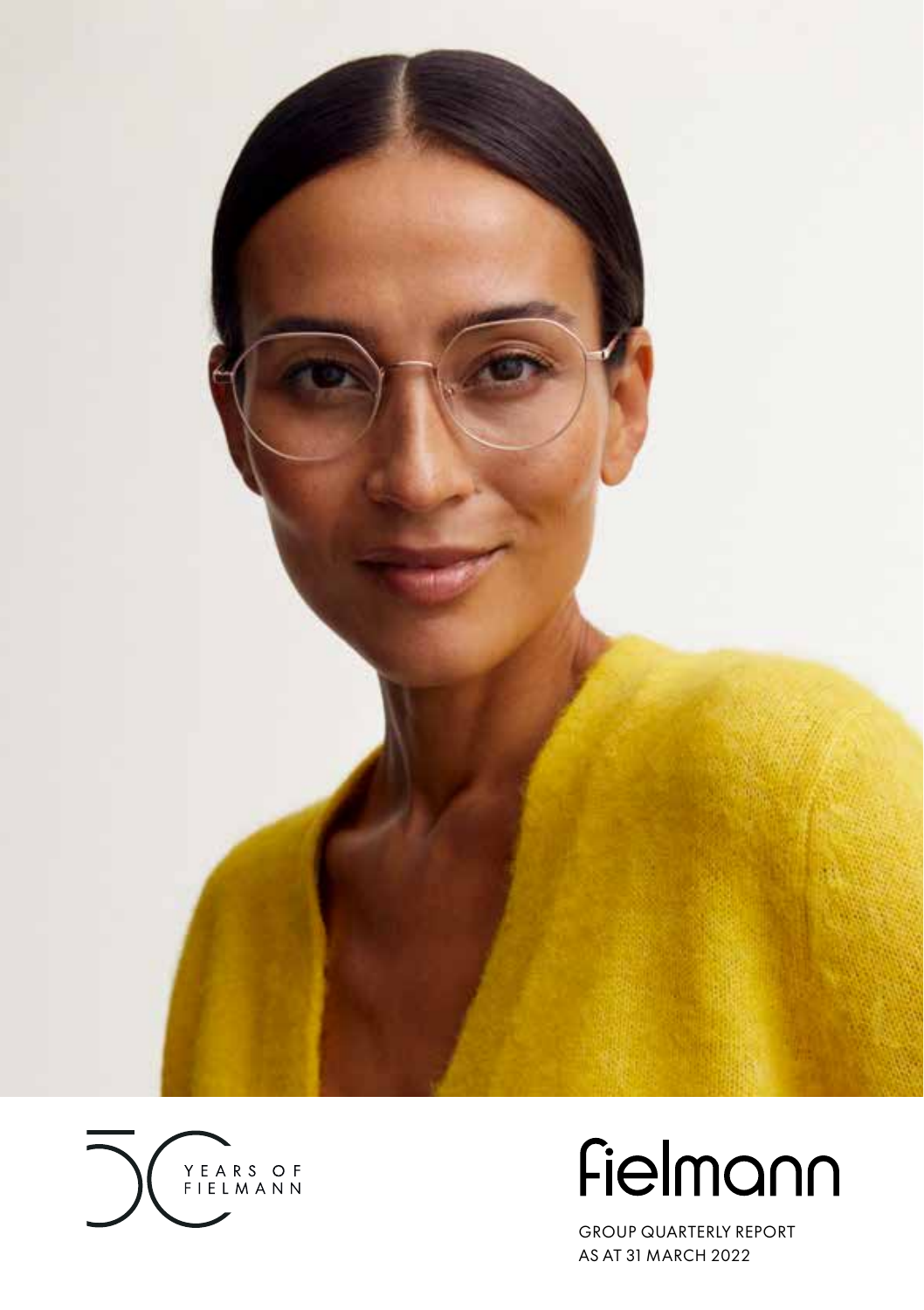## Fielmann Group: Interim report as at 31 March 2022

#### **Dear shareholders and friends of the company,**

The first quarter of the financial year was challenging. In this environment, the Fielmann Group's business model has proven to be resilient: Thanks to our omnichannel business model, we started the 2022 financial year with a significant increase in sales revenues and earnings. The leading eyewear provider in Central Europe is therefore on course to achieve its targets for the year as a whole. Compared with the first quarter of 2021, unit sales increased by 6.2%, while external sales rose by 8.9%, consolidated sales by 8.5% and earnings by 18.8%.

### **Economic conditions**

According to the International Monetary Fund (IMF), the war in Ukraine will have a serious impact on the global economy and simultaneously cause inflation to rise due to higher prices for raw materials and energy. The IMF announced a revision of its global growth projection for 2022, which stood at 4.4% in January. At the moment, however, there is no expectation of another slide into recession as seen at the peak of the coronavirus pandemic.

The raw materials markets have again come under pressure as a result of the war in Ukraine and the sanctions imposed on Russia by the West. The Fielmann Group still has extensive inventories of its core products and was therefore practically unaffected by supply shortages. However, transport and energy costs were significantly above the previous year's level.

### **Business situation and financial performance**

In the first quarter of 2022, Fielmann recorded an increase in unit sales of 6.2% to reach 1.98 million glasses (previous year: 1.86 million). The Fielmann Group's external sales incl. VAT and changes in inventories increased by 8.9% to € 484.4 million (previous year: € 444.9 million). Consolidated sales rose by 8.5% to € 414.4 million (previous year: € 382.0 million).

Fielmann succeeded in increasing its sales revenues in all segments compared with the previous year. The pre-crisis level was also surpassed in all major markets with the exception of Austria, where significant coronavirus-related restrictions were still in place.

Sales revenues for the quarter rose in Germany to € 299.9 million (previous year: € 277.9 million). Besides the increase in footfall, the main reason for this was the expansion and modernisation of the stores last year.

In Switzerland, sales revenues increased to € 47.6 million (previous year: € 44.5 million), in Austria to €19.8 million (previous year: €19.3 million) and in Spain to € 27.7 million (previous year: € 25.4 million). The other markets contributed sales revenues of €19.4 million (previous year: €14.9 million).

EBITDA increased by 6.5% to  $\epsilon$ 89.6 million (previous year:  $\epsilon$ 84.1 million). Earnings before taxes (EBT) of € 49.6 million exceeded the previous year's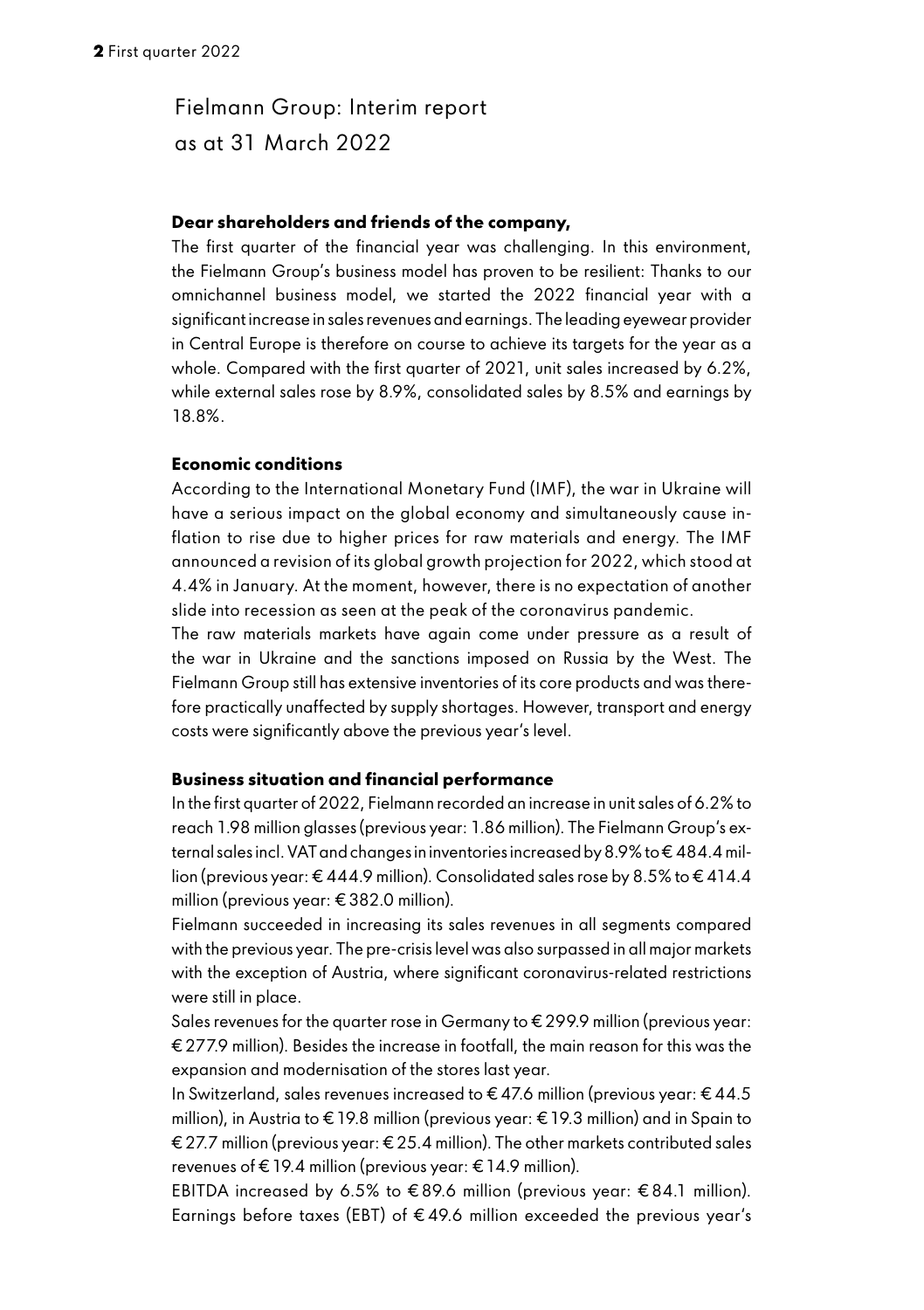level (€ 41.8 million) by 18.8%. This corresponds to a pre-tax margin on consolidated sales of 11.8% (previous year: 10.8%). Net income for the quarter amounted to € 34.2 million (previous year: € 28.8 million). Earnings per share rose to  $\epsilon$  0.39 (previous year:  $\epsilon$  0.33). As in the previous year, there were no circumstances which could have diluted earnings per share.

A changed sales structure, reduced prices, a complete value adjustment of stocks in Ukraine and considerably higher transport costs led to a disproportionate increase in cost of materials of 14.6% to € 85.5 million (previous year: € 74.6 million). By contrast, personnel expenses rose at a comparatively low rate by 5.4% to €185.8 million (previous year: €176.3 million). The number of employees stood at 21,676 which is slightly above the figure at the previous year's reporting date (previous year: 21,582).

#### **Report on financial performance, cash flows and financial position**

During the reporting quarter, the Fielmann Group continued its roll-out of the omnichannel business model, its investments in the stores and the expansion of the hearing aid studios. Investment in non-current assets without rights of usufruct from leases (leasing rights) amounted to € 11.3 million in the first quarter (previous year: € 14.2 million. This compares with write-downs of € 19.0 million, so that tangible assets decreased moderately compared with the 2021 reporting date. Changes in current assets were mainly the result of increases in inventories to safeguard the company against continuing supply chain disruptions. As at 31 March 2021, Fielmann operated 922 stores (previous year: 875), 318 of which also contained hearing aid studios (previous year: 288). There was only a negligible change in cash flows compared with the 2021 reporting date. Consolidated equity attributable to the owners of the parent company grew by 4.1%, or € 853.1 million, compared with the end of 2021, and the Group equity ratio stood at 50.7% (end of 2021: 50.3%).

### **Dividend**

Fielmann is maintaining its long-standing shareholder-friendly dividend policy. Considering the company's highly positive development, the Management Board and the Supervisory Board will recommend a dividend payout of  $\epsilon$  1.50 per share to the Annual General Meeting on 14 July 2022. This corresponds to a total dividend payout of € 126.0 million and payout ratio of 92.0%.

#### **Further significant developments**

The first quarter of 2022 was characterised by the continuing coronavirus pandemic with record numbers of infections in Central Europe and the outbreak of war in Ukraine. The Fielmann Group has been serving Ukrainian customers since 1999. With 269 employees, we generated sales revenues of around € 4 million in 2021. As a family business, the Fielmann Group has given job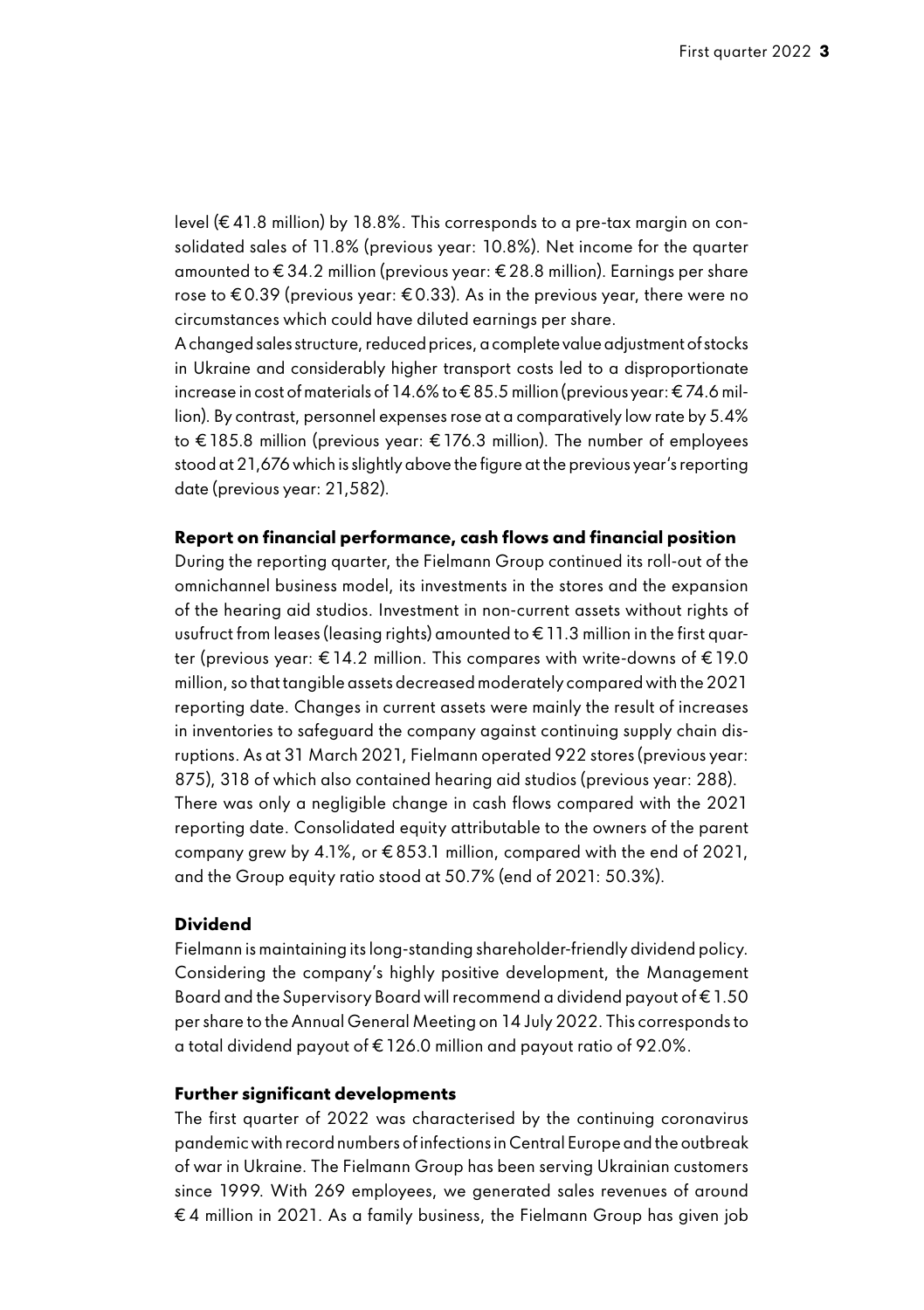guarantees to all our Ukrainian colleagues and is also helping dozens of them who have fled abroad. Our employees remaining in Ukraine will continue to receive their full salaries, despite a 90% decline in sales revenues in March 2022. We will continue to support our Ukrainian customers and employees. At the moment, the aid we provide amounts to more than € 100,000 per month. For Fielmann, the effects of the war in Ukraine represent a "triggering event" as per IAS 36. Value adjustments for the affected cash generating units (CGU) and individual assets were already carried out in previous years as part of impairment tests, so there are no further effects here. The adjusted valuation of the stocks and financial assets in Ukraine amounts to costs of € 1.4 million as at 31 March 2022. This is reported in "Cost of materials" in the amount of € 1.3 million and in "Other operating expenses" in the amount of € 0.1 million.

#### **Outlook, forecast, opportunities and risk report**

Our Vision 2025 is the basis of our forecast for the 2022 financial year. The challenges in international supply chains, the war in Ukraine, waves of coronavirus infections and rising inflation may impact the economy over the course of the year. For this reason, a forecast for the coming months and the year as a whole is still subject to great uncertainty. There are no changes to the main forecasts or other expectations regarding the Fielmann Group's performance in the financial year formulated in the 2021 Group Management Report.

Scenario 1) (optimistic) With sales to increase by around 10% on the previous  $year to € 1.85 billion.$  we anticipate unit sales of 9.2 million and an earnings before taxes (EBT) margin of 13%.

**Scenario 2) (conservative)** With sales to increase by around 7% to  $\epsilon$  1.80 billion and unit sales of 8.9 million, the EBT margin will be around 12%.

**Scenario 3) (pessimistic)** With sales to increase by around 4% to  $\epsilon$  1.75 billion on the previous year, unit sales are estimated to reach 8.6 million with an EBT margin of 10%.

To accelerate organic growth in the financial year 2022, Fielmann still plans to invest around  $\epsilon$  100 million from its own funds in the expansion, modernisation and maintenance of the store network, as well as in the development of its digital sales channels, and in production and infrastructure. We will open or acquire more than 40 new stores across all markets in 2022. In addition, Fielmann will renovate or extend over 40 other stores.

The Management Board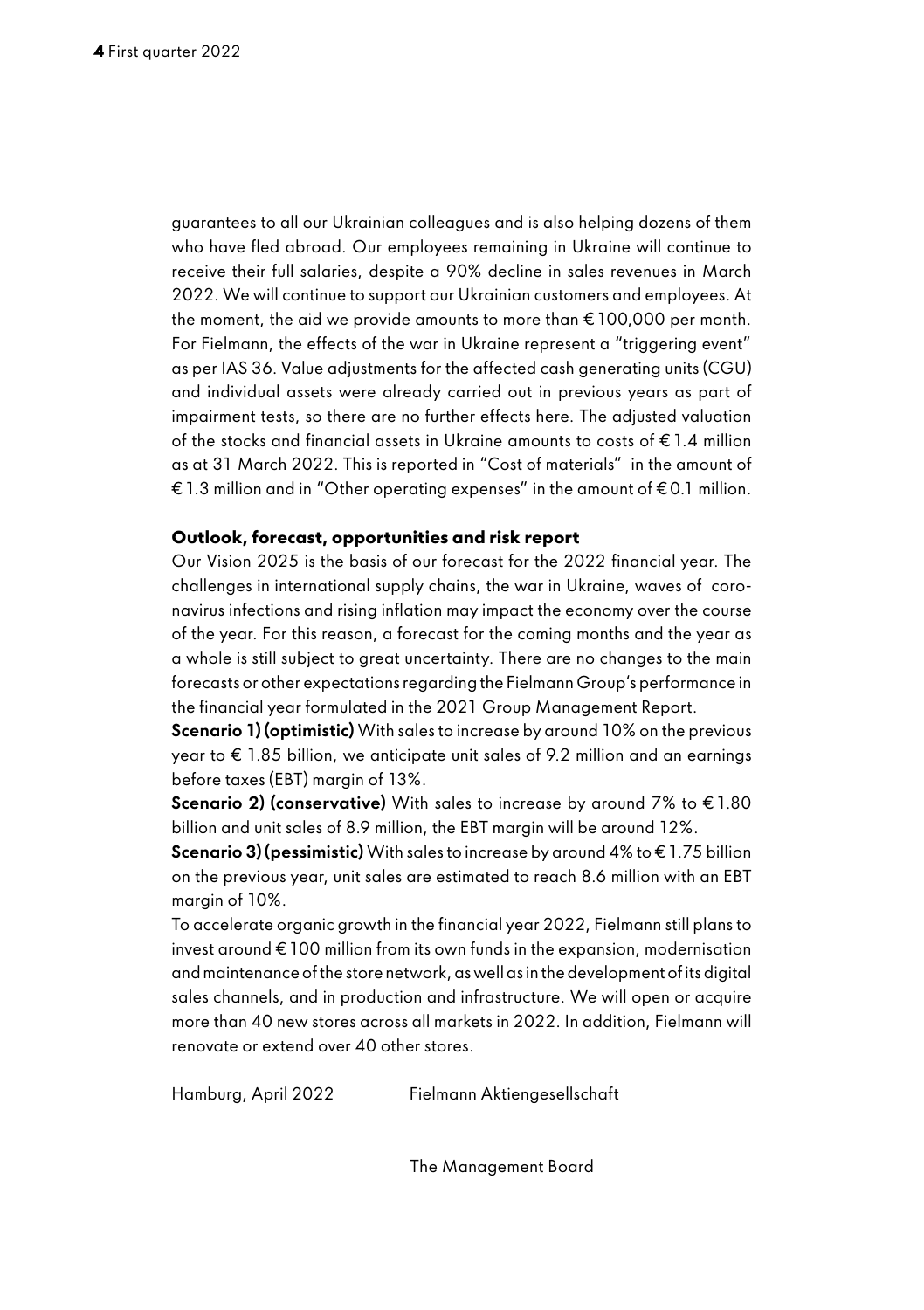## **Cash flow statement**

| 1 January to 31 March in €000s                                                                                                         | Cash flow statement according to IAS 7 for the period from  | 2022        | 2021       | Change    |
|----------------------------------------------------------------------------------------------------------------------------------------|-------------------------------------------------------------|-------------|------------|-----------|
| Earnings before taxes (EBT)                                                                                                            |                                                             | 49,649      | 41,782     | 7,867     |
| $-\prime$ + Profit shares of associates                                                                                                |                                                             | 120         | 51         | 69        |
| Statement-related interest expenditure from leases<br>$\ddot{}$                                                                        |                                                             | 1,246       | 872        | 374       |
| Statement-related other expenditure in the final result<br>$\begin{array}{c} + \end{array}$                                            |                                                             | 302         | 1,239      | $-937$    |
| Statement-related income in the final result                                                                                           |                                                             | $-3,438$    | $-107$     | $-3,331$  |
| Write-downs on tangible assets and intangible assets                                                                                   |                                                             | 18,991      | 19,271     | $-280$    |
| Write-downs on rights of usufruct from leases                                                                                          |                                                             | 22,683      | 20,994     | 1,689     |
| Taxes on income paid                                                                                                                   |                                                             | $-12,708$   | $-17,714$  | 5,006     |
| +/-Other non-cash income/expenditure                                                                                                   |                                                             | 5,494       | 3,463      | 2,031     |
| +/-Increase/decrease in accruals                                                                                                       |                                                             | 6,175       | 11,170     | $-4,995$  |
| $-\prime$ + Profit/loss on disposal of tangible assets as properties kept as<br>financial investments and intangible assets            |                                                             | $-79$       | $-118$     | 39        |
| $-\prime$ + Increase/decrease in inventories, trade debtors and other assets<br>not attributable to investment or financial operations |                                                             | $-26,117$   | $-12,216$  | $-13,901$ |
| +/-Increase/decrease in trade creditors and other liabilities not<br>attributable to investment or financial operations                |                                                             | 16,607      | 19,434     | $-2,827$  |
| Interest paid                                                                                                                          |                                                             | $-311$      | $-249$     | $-62$     |
| Interest received                                                                                                                      |                                                             | 158         | $-412$     | 570       |
| = Cash flow from operating activities                                                                                                  |                                                             | 78,772      | 87,460     | $-8,688$  |
| Receipts from the disposal of tangible assets                                                                                          |                                                             | 356         | 260        | 96        |
| Payments for tangible assets                                                                                                           |                                                             | $-10,858$   | $-10, 132$ | $-726$    |
| Payments for intangible assets                                                                                                         |                                                             | $-438$      | $-3,678$   | 3,240     |
| Receipts from the disposal of financial assets                                                                                         |                                                             | 12          | 25         | $-13$     |
| Payments for the acquisition of subsidiaries                                                                                           |                                                             | $\mathbf 0$ | $-20,000$  | 20,000    |
| Receipts from the disposal of securities and<br>other investments                                                                      |                                                             | 11,459      | 28,700     | $-17,241$ |
| Payments for the acquisition of securities and<br>other investments                                                                    |                                                             | $-59,697$   | 0          | $-59,697$ |
| = Cash flow from investment activities                                                                                                 |                                                             | $-59,166$   | $-4,825$   | $-54,341$ |
|                                                                                                                                        | Payments to company owners and non-controlling shareholders | $-3,487$    | $-6,209$   | 2,722     |
| +/-Sale/Acquisition of own shares                                                                                                      |                                                             | $-464$      | $-1,562$   | 1,098     |
| Receipts from loans raised                                                                                                             |                                                             | 29          | 12         | 17        |
| Repayment of loans                                                                                                                     |                                                             | $-42$       | $-41$      | $-1$      |
| Payments for liabilities from leases                                                                                                   |                                                             | $-23,381$   | $-21,870$  | $-1,511$  |
| - Payments for the acquisition of additional shares in subsidiaries                                                                    |                                                             | $-894$      | $\circ$    | $-894$    |
| = Cash flow from financing activities                                                                                                  |                                                             | $-28,239$   | $-29,670$  | 1,431     |
| Changes in cash and equivalents                                                                                                        |                                                             | $-8,633$    | 52,965     | $-61,598$ |
| +/- Changes in cash and equivalents due to exchange rates                                                                              |                                                             | 116         | $-311$     | 427       |
| Cash and equivalents at the beginning of the period                                                                                    |                                                             | 174,889     | 103,722    | 71,167    |
| $=$<br>Cash and equivalents at the end of the period                                                                                   |                                                             | 166,372     | 156,376    | 9,996     |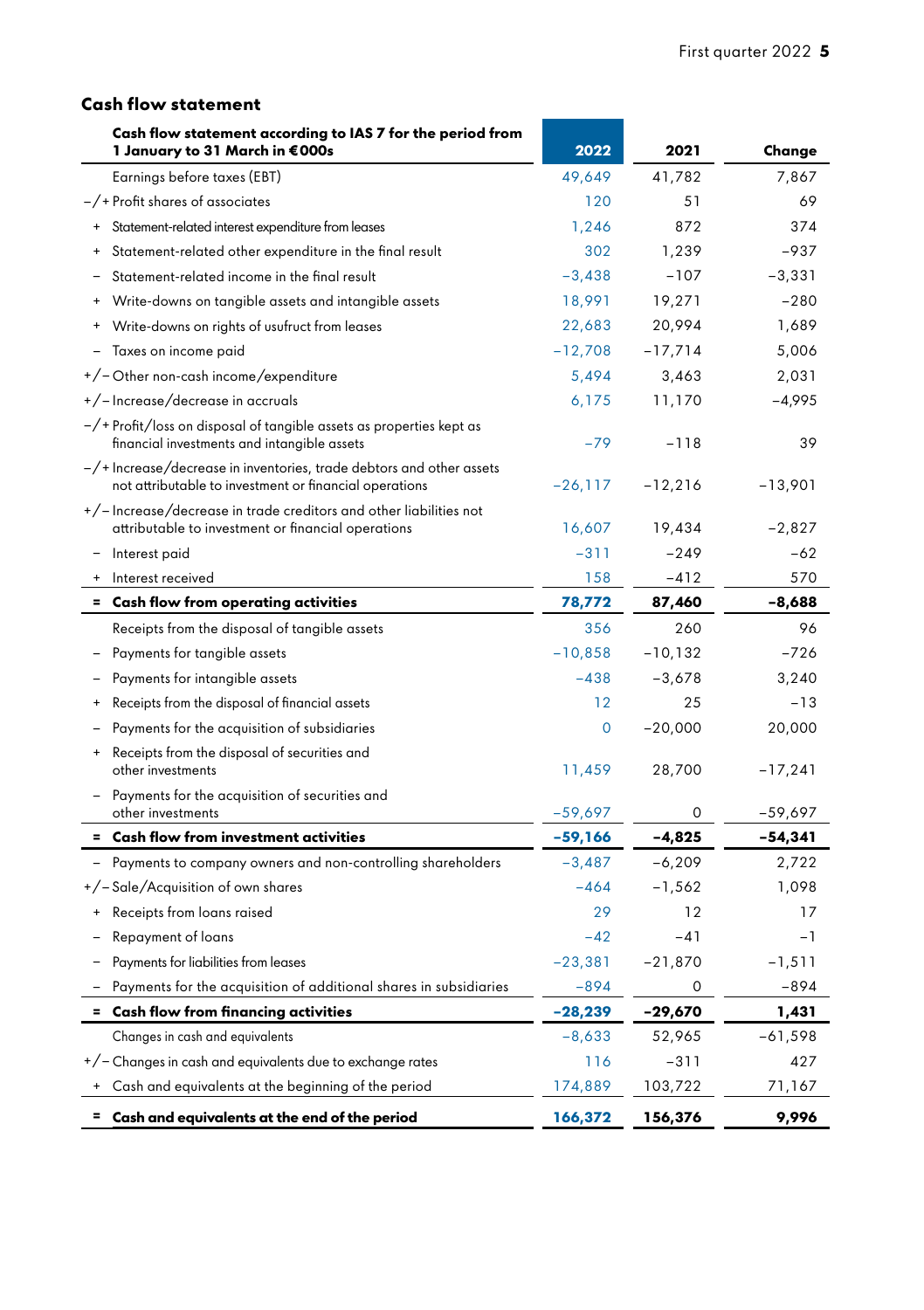## **Segment reporting 1 January to 31 March 2022** The previous year's figures are stated in parentheses.

| in $\boldsymbol{\epsilon}$ million                                                                 |       | Germany       |      | Switzerland |      | Austria |
|----------------------------------------------------------------------------------------------------|-------|---------------|------|-------------|------|---------|
| Sales revenues from the segment                                                                    | 320.9 | (295.6)       | 47.6 | (44.5)      | 19.8 | (19.4)  |
| Sales revenues from other segments                                                                 | 21.0  | (17.7)        |      |             | 0.0  | (0.1)   |
| <b>Outside sales revenues</b>                                                                      | 299.9 | (277.9)       | 47.6 | (44.5)      | 19.8 | (19.3)  |
| Cost of materials                                                                                  | 73.8  | (63.2)        | 9.9  | (9.3)       | 4.2  | (4.2)   |
| Personnel costs                                                                                    | 140.8 | (135.1)       | 18.9 | (18.8)      | 9.0  | (8.7)   |
| Scheduled depreciation                                                                             | 26.6  | (26.9)        | 4.3  | (4.0)       | 1.8  | (1.6)   |
| Expenses in the financial result                                                                   | 0.9   | (1.5)         | 0.1  | (0.1)       | 0.1  | (0.1)   |
| Income in the financial result                                                                     | 3.4   | (0.2)         |      |             |      |         |
| <b>Earnings before tax</b><br>- in segments excl. investment income                                | 43.6  | (32.7)        | 6.9  | (7.6)       | 2.3  | (2.5)   |
| Taxes on income and earnings                                                                       | 13.6  | (11.3)        | 1.1  | (1.2)       | 0.2  | (0.3)   |
| <b>Consolidated net income</b>                                                                     | 30.1  | (21.4)        | 5.8  | (6.4)       | 2.2  | (2.2)   |
| Non-current segment assets excluding financial<br>instruments and deferred tax assets              |       | 556.6 (577.6) | 90.7 | (68.9)      | 39.9 | (35.2)  |
| of which non-current segment assets excluding rights of<br>usufruct from leases                    | 325.1 | (342.1)       | 33.8 | (28.7)      | 10.4 | (6.8)   |
| of which rights of usufruct from leases                                                            |       | 231.5 (235.6) | 56.9 | (40.2)      | 29.5 | (28.4)  |
| Additions to non-current segment assets excluding financial<br>instruments and deferred tax assets | 17.8  | (22.8)        | 3.1  | (2.8)       | 2.4  | (3.2)   |
| of which additions to non-current segment assets<br>excluding rights of usufruct from leases       | 6.2   | (10.1)        | 2.4  | (1.3)       | 0.1  | (0.1)   |
| of which additions to rights of usufruct from leases                                               | 11.6  | (12.7)        | 0.7  | (1.5)       | 2.3  | (3.1)   |
| Shares in associates                                                                               | 4.9   | (4.9)         |      |             |      |         |
| Deferred tax assets                                                                                | 11.9  | (11.3)        | 0.1  | $(-0.2)$    | 0.4  | (0.3)   |

## **Financial calendar 2022**

| Financial statement press conference | 28 April 2022  |
|--------------------------------------|----------------|
| <b>Annual General Meeting</b>        | 14 July 2022   |
| Half-year report                     | 25 August 2022 |
| Analysts' conference                 | 26 August 2022 |
| Bloomberg code                       | FIF.           |
| Reuters code                         | FIEG.DE        |
| Securities ID number/ISIN            | DE0005772206   |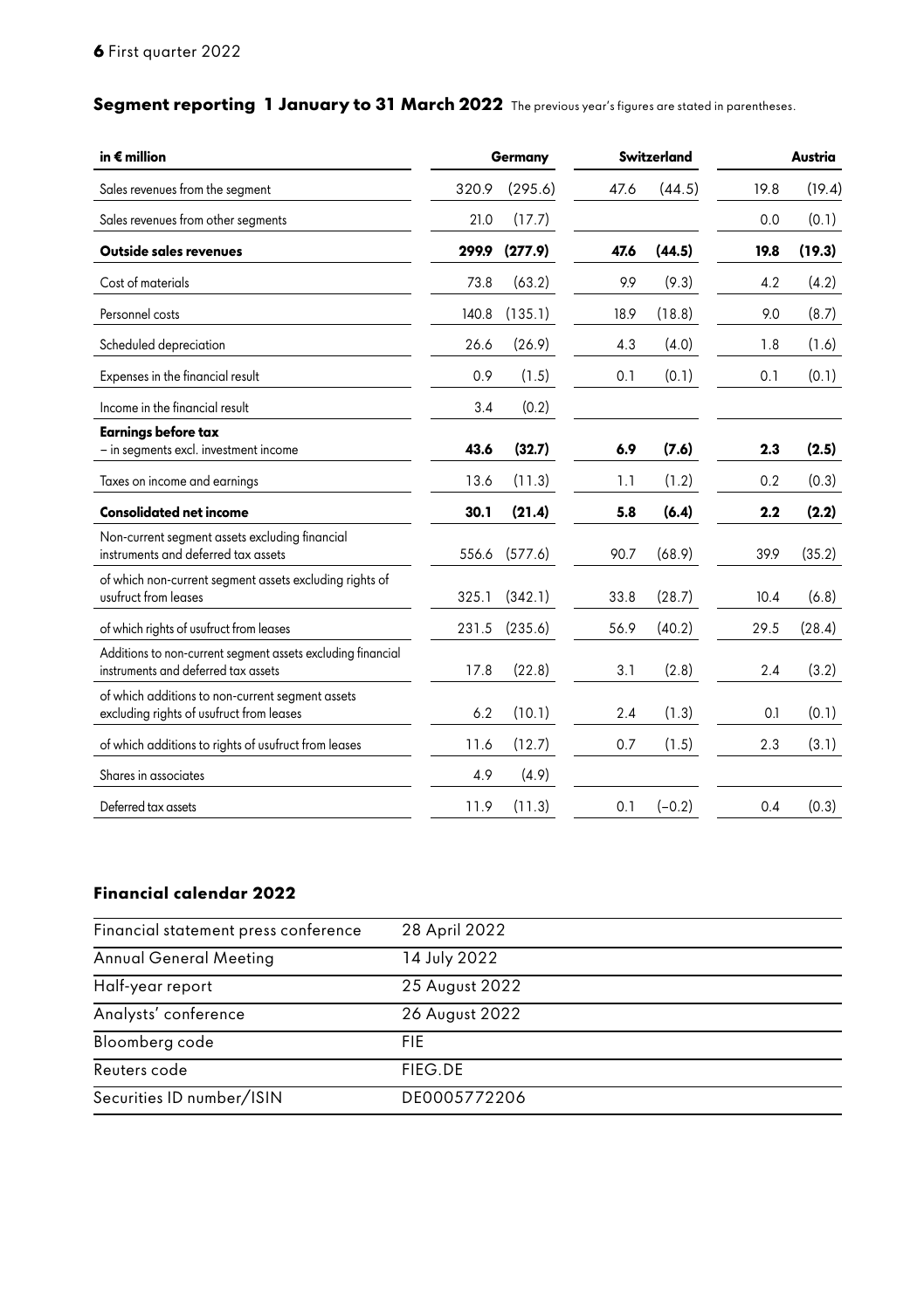ī

| Spain            |  |         | Other           |        | Consolidation     | <b>Consolidated value</b> |                  |
|------------------|--|---------|-----------------|--------|-------------------|---------------------------|------------------|
| (25.4)<br>27.7   |  | 21.4    | (16.0)          |        | $-23.0$ $(-18.9)$ |                           | 414.4 (382.0)    |
|                  |  | 2.0     | (1.1)           |        |                   |                           |                  |
| (25.4)<br>27.7   |  | 19.4    | (14.9)          |        |                   |                           | 414.4 (382.0)    |
| (9.7)<br>9.2     |  | 8.4     | (4.6)           |        | $-20.0$ $(-16.4)$ |                           | 85.5 (74.6)      |
| (7.7)<br>9.0     |  | 8.1     | (6.0)           |        |                   |                           | 185.8 (176.3)    |
| (4.1)<br>4.3     |  | 5.1     | (3.7)           |        |                   | 42.1                      | (40.3)           |
| (0.4)<br>$0.4\,$ |  | $0.2\,$ | (0.2)           |        | $0.0$ $(-0.1)$    | 1.7                       | (2.2)            |
|                  |  |         |                 | 0.0    | $(-0.1)$          | 3.4                       | (0.1)            |
|                  |  |         |                 |        |                   |                           |                  |
| (2.0)<br>2.6     |  |         | $-5.5$ $(-3.0)$ | $-0.3$ | (0.0)             | 49.6                      | (41.8)           |
| (0.5)<br>0.6     |  | 0.1     | $(-0.3)$        | $-0.1$ | (0.0)             | 15.5                      | (13.0)           |
| (1.5)<br>1.9     |  |         | $-5.6$ $(-2.7)$ | $-0.2$ | (0.0)             |                           | 34.2 (28.8)      |
| 331.5 (333.5)    |  | 105.6   | (88.9)          |        |                   |                           | 1.124.3(1.104.1) |
|                  |  |         |                 |        |                   |                           |                  |
| (260.0)<br>253.3 |  | 55.4    | (48.2)          |        |                   |                           | 678.0 (685.8)    |
| (73.5)<br>78.2   |  | 50.2    | (40.7)          |        |                   |                           | 446.3 (418.4)    |
| (0.8)<br>4.8     |  | 6.0     | (6.9)           |        |                   |                           | $34.1$ $(36.5)$  |
|                  |  |         |                 |        |                   |                           |                  |
| (0.6)<br>0.9     |  | 1.7     | (2.1)           |        |                   |                           | $11.3$ $(14.2)$  |
| (0.2)<br>3.9     |  | 4.3     | (4.8)           |        |                   | 22.8                      | (22.3)           |
|                  |  |         |                 |        |                   | 4.9                       | (4.9)            |
| (0.1)<br>0.3     |  | 1.6     | (0.7)           |        |                   | 14.3                      | (12.2)           |
|                  |  |         |                 |        |                   |                           |                  |

## **Summary of financial assets**

| 31 March in €000s                                                     | 2022    | 2021    | Change   |
|-----------------------------------------------------------------------|---------|---------|----------|
| Liquid funds                                                          | 151,236 | 132,714 | 18,522   |
| Capital investments with a specific maturity of up to 3 months        | 15,136  | 23,662  | $-8,526$ |
| Cash and cash equivalents                                             | 166,372 | 156,376 | 9,996    |
| Non-current financial assets                                          | 2.035   | 2,070   | $-35$    |
| Other non-current financial assets                                    | 59,647  | 16,980  | 42,667   |
| Capital investments with a specific maturity of more than<br>3 months | 99,120  | 90,191  | 8,929    |
| <b>Financial assets</b>                                               | 327.174 | 265,617 | 61,557   |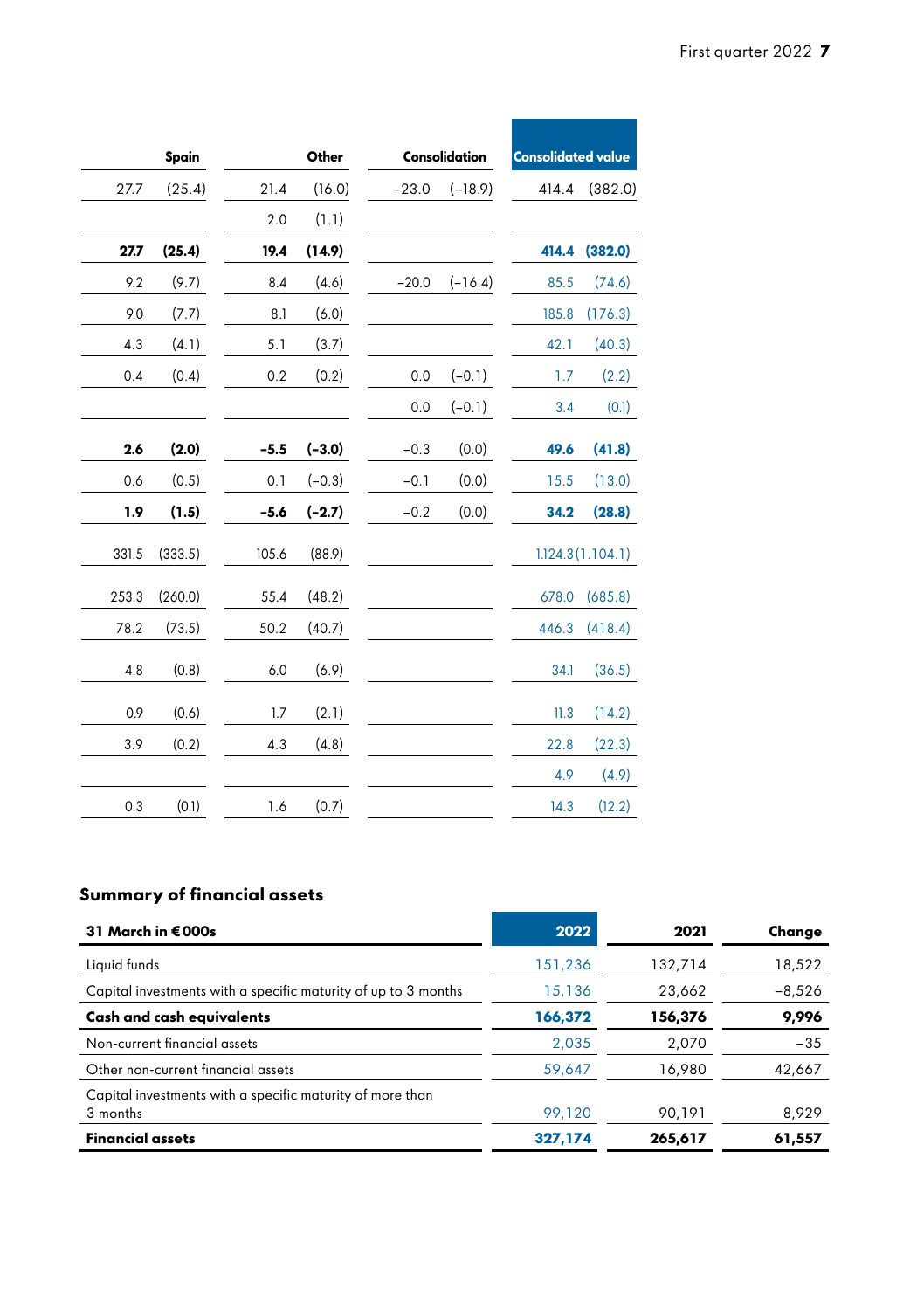## **Consolidated balance sheet**

| Assets                                                   | <b>Position as at</b><br>31 March 2022<br>in €000s | Position as at<br>31 December 2021<br>in €000s        |
|----------------------------------------------------------|----------------------------------------------------|-------------------------------------------------------|
| A. Non-current fixed assets                              |                                                    |                                                       |
| I. Intangible assets                                     | 158,118                                            | 164,224                                               |
| II. Goodwill                                             | 176,450                                            | 176,410                                               |
| III. Tangible assets                                     | 331,444                                            | 334,800                                               |
| IV. Investment property                                  | 12,028                                             | 12,051                                                |
| V. Rights of usufruct from leases                        | 446,287                                            | 448,212                                               |
| VI. Shares in associates                                 | 4,903                                              | 5,023                                                 |
| VII. Other financial assets                              | 2,035                                              | 2,046                                                 |
| VIII. Deferred tax assets                                | 14,314                                             | 14,418                                                |
| IX. Other financial assets                               | 59,647                                             | 40,363                                                |
| X. Receivables from leases                               | $-86$                                              | 12                                                    |
|                                                          | 1,205,140                                          | 1,197,559                                             |
| <b>B.</b> Current assets                                 |                                                    |                                                       |
| I. Inventories                                           | 169,986                                            | 153,063                                               |
| II. Trade debtors                                        | 42,792                                             | 39,015                                                |
| III. Other financial assets                              | 56,835                                             | 60,595                                                |
| IV. Non-financial assets                                 | 36,472                                             | 39,076                                                |
| V. Tax assets                                            | 8,135                                              | 11,033                                                |
| VI. Financial assets                                     | 99,120                                             | 60,648                                                |
| VII. Cash and cash equivalents                           | 166,372                                            | 174,889                                               |
|                                                          | 579,712                                            | 538,319                                               |
|                                                          | 1,784,852                                          | 1,735,878                                             |
| <b>Liabilities</b>                                       | <b>Position as at</b><br>31 March 2022<br>in €000s | Position as at<br><b>31 December 2021</b><br>in €000s |
| A. Equity                                                |                                                    |                                                       |
| I. Subscribed capital                                    | 84,000                                             | 84,000                                                |
| II. Capital reserves                                     | 92,652                                             | 92,652                                                |
| III. Profit reserves                                     | 652,636                                            | 620,003                                               |
| IV. Other reserves                                       | 23,826                                             | 23,174                                                |
| Consolidated equity of the parent company's shareholders | 853,114                                            | 819,829                                               |
| V. Non-controlling interests                             | 51,513                                             | 52,962                                                |
|                                                          | 904,627                                            | 872,791                                               |
| <b>B. Non-current liabilities</b>                        |                                                    |                                                       |
| I. Accruals                                              | 28,409                                             | 28,923                                                |
| II. Financial liabilities                                | 59,407                                             | 62,741                                                |
| III. Deferred tax liabilities                            | 36,018                                             | 37,648                                                |
| IV. Liabilities from leases                              | 366,048                                            | 367,488                                               |
| <b>C.</b> Current liabilities                            | 489,882                                            | 496,800                                               |
|                                                          |                                                    |                                                       |
| I. Accruals                                              | 77,140                                             | 70,451                                                |
| II. Financial liabilities                                | 174                                                | 135                                                   |
| III. Liabilities from leases                             | 89,893                                             | 89,864                                                |
| IV. Trade creditors                                      | 91,713                                             | 79,615                                                |
| V. Other financial liabilities                           | 27,376                                             | 34,837                                                |
| VI. Non-financial liabilities                            | 82,595                                             | 69,460                                                |
| VII. Income tax liabilities                              | 21,452                                             | 21,925                                                |
|                                                          | 390,343                                            | 366,287                                               |
|                                                          | 1,784,852                                          | 1,735,878                                             |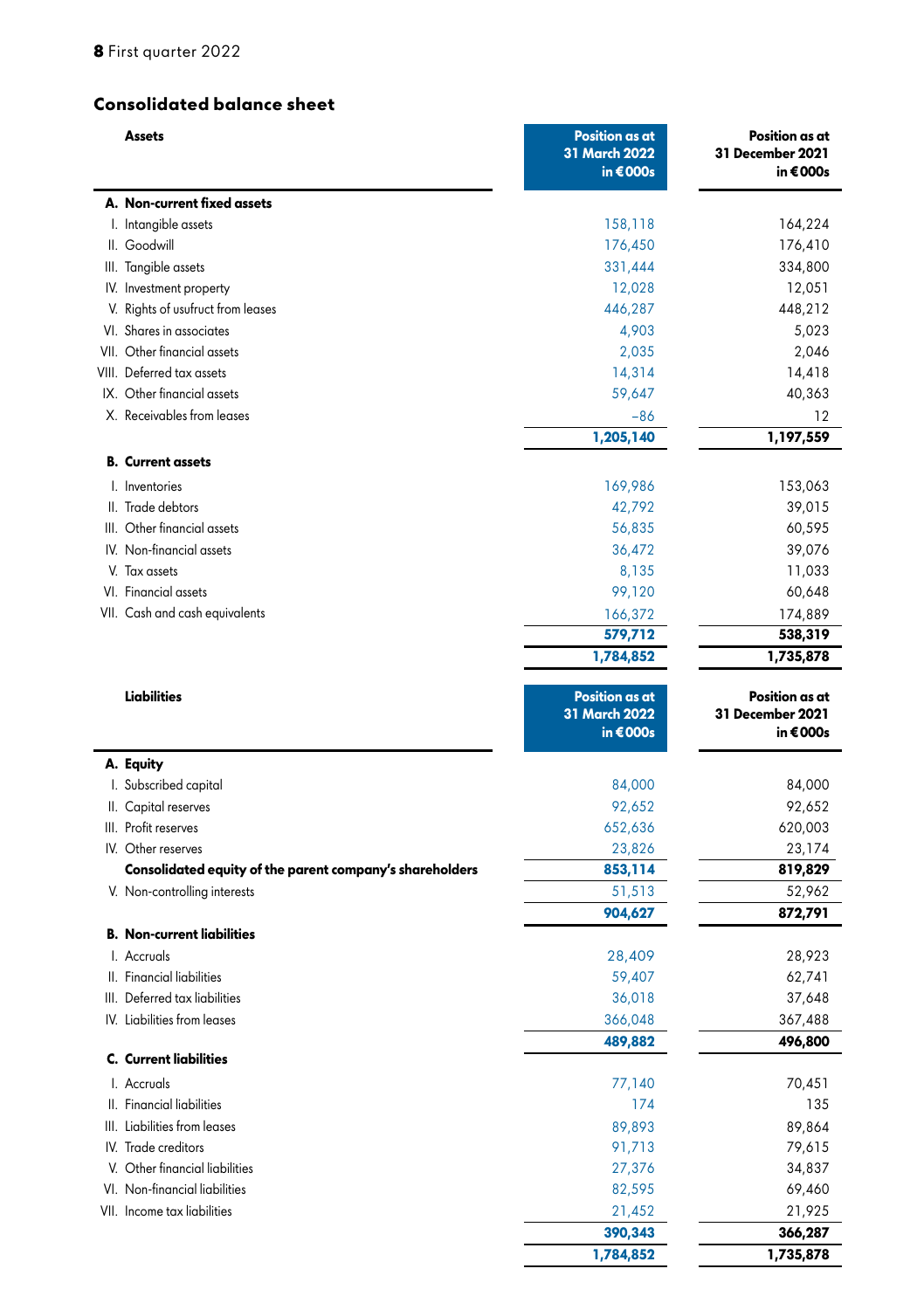## **Consolidated profit and loss account**

| For the period from 1 January to 31 March                     | 2022<br>in $€000s$ | 2021<br>in €000s | Change from pre-<br>vious year in % |
|---------------------------------------------------------------|--------------------|------------------|-------------------------------------|
| 1. Consolidated sales                                         | 414,426            | 381.982          | 8.5                                 |
| 2. Changes in inventories                                     | 7,389              | 5,659            | 30.6                                |
| 3. Total consolidated sales                                   | 421,815            | 387.641          | 8.8                                 |
| 4. Other operating income                                     | 5,107              | 4,409            | 15.8                                |
| Cost of materials<br>5.                                       | $-85,524$          | $-74,632$        | 14.6                                |
| 6. Personnel costs                                            | $-185,831$         | $-176,348$       | 5.4                                 |
| 7. Other operating expenses                                   | $-66,014$          | $-56,968$        | 15.9                                |
| 8. Earnings before interest, taxes and write-downs            | 89,553             | 84,102           | 6.5                                 |
| 9. Write-downs on rights of usufruct from leases              | $-22,683$          | $-20,994$        | 8.0                                 |
| 10. Other write-downs                                         | $-18.991$          | $-19,271$        | $-1.5$                              |
| 11. Interest expenditure from leases                          | $-1,246$           | $-872$           | 42.9                                |
| 12. Other expenses in the financial result                    | $-422$             | $-1,290$         | $-67.3$                             |
| 13. Income in the financial result                            | 3,438              | 107              | 3,113.1                             |
| 14. Earnings before taxes                                     | 49.649             | 41,782           | 18.8                                |
| 15. Taxes on income and earnings                              | $-15,469$          | $-12,980$        | 19.2                                |
| 16. Net income for the quarter                                | 34,180             | 28,802           | 18.7                                |
| 17. Income attributable to minority interests                 | $-1,317$           | $-1,456$         | $-9.5$                              |
| 18. Profits to be allocated to parent company<br>shareholders | 32,863             | 27,346           | 20.2                                |
| Earnings per share in € (diluted)                             | 0.39               | 0.33             |                                     |

## **Further information:**

Fielmann AG · Investor Relations Ulrich Brockmann Weidestraße 118 a · 22083 Hamburg Telephone: +49(0)40/27076 - 442 · Fax: +49(0)40/27076 - 150 E-mail: investorrelations@fielmann.com · Internet: www.fielmann.com